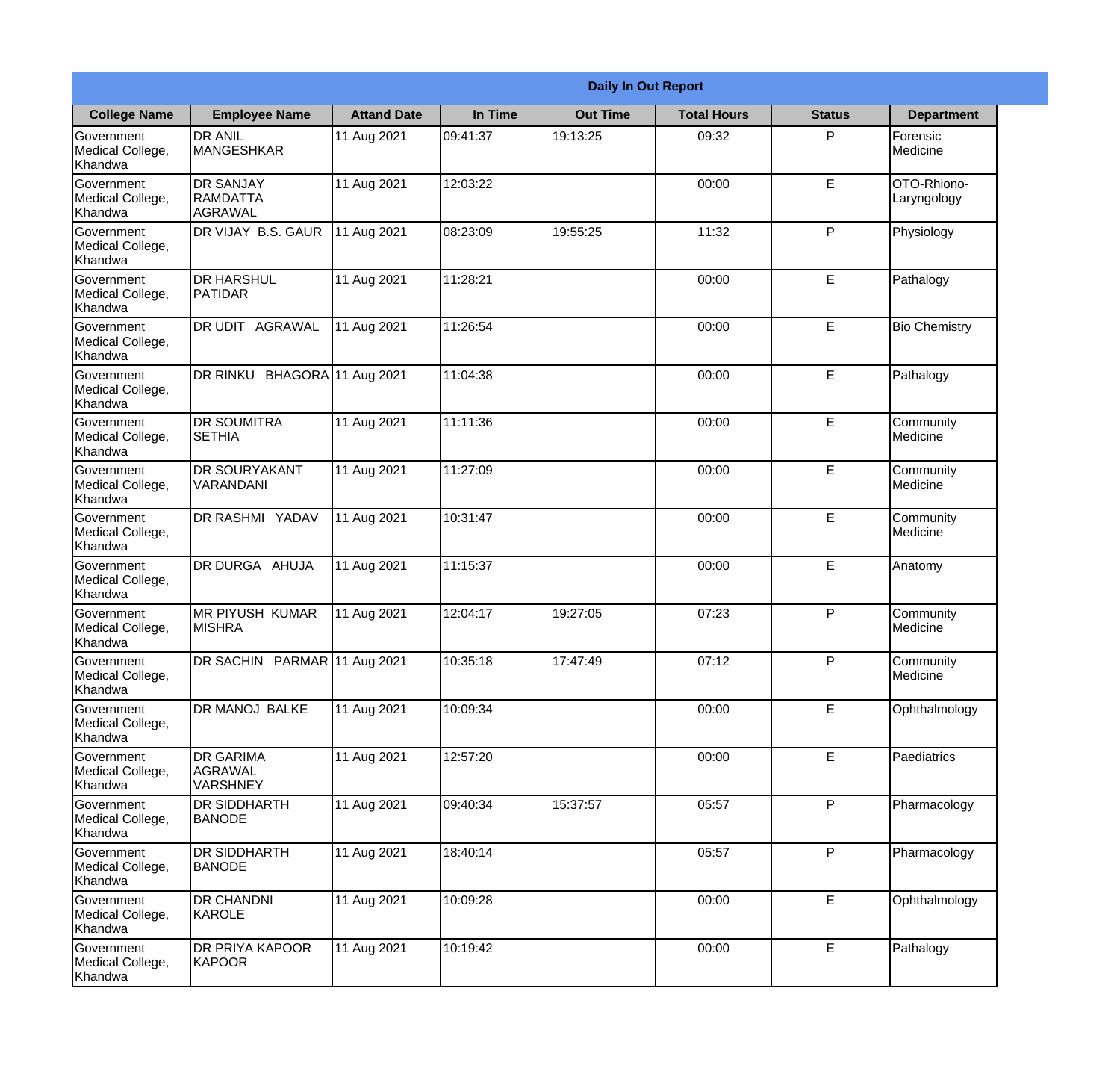| <b>Designation</b>                  | <b>Category</b> |
|-------------------------------------|-----------------|
| Assistant Professor   Para Clinical |                 |
| Professor                           | Clinical        |
| Associate Professor Non Clinical    |                 |
| Assistant Professor   Para Clinical |                 |
| Associate Professor Non Clinical    |                 |
| Assistant Professor   Para Clinical |                 |
| Assistant Professor   Para Clinical |                 |
| Demonstrator/Tutor   Para Clinical  |                 |
| Assistant Professor   Para Clinical |                 |
| Demonstrator/Tutor   Non Clinical   |                 |
| Statistician                        | Para Clinical   |
| Assistant Professor   Para Clinical |                 |
| Assistant Professor Clinical        |                 |
| Associate Professor Clinical        |                 |
| Associate Professor Para Clinical   |                 |
| Associate Professor   Para Clinical |                 |
| <b>Assistant Professor</b>          | Clinical        |
| Demonstrator/Tutor   Para Clinical  |                 |

## **Daily In Out Report**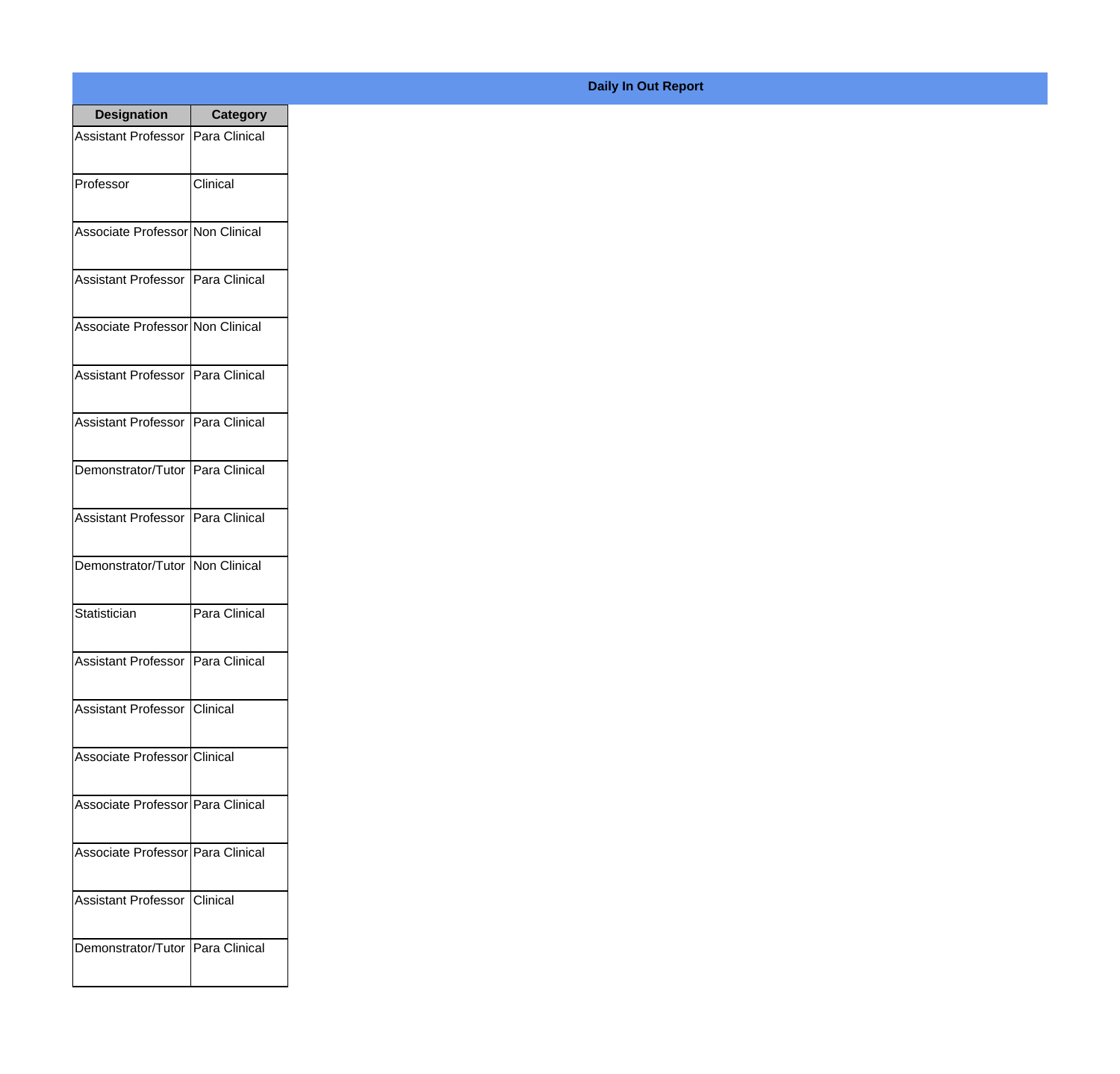|                                                  |                                                       |             |          |          | <b>Daily In Out Report</b> |   |                              |
|--------------------------------------------------|-------------------------------------------------------|-------------|----------|----------|----------------------------|---|------------------------------|
| Government<br>Medical College,<br>Khandwa        | <b>DR NISHA</b><br><b>KAITHWAS</b>                    | 11 Aug 2021 | 10:28:54 | 13:39:33 | 03:11                      | P | Psychiatry                   |
| Government<br>Medical College,<br>Khandwa        | DR SHAIKH M.KHALIQ 11 Aug 2021                        |             | 14:22:59 |          | 00:00                      | E | <b>Bio Chemistry</b>         |
| Government<br>Medical College,<br>Khandwa        | <b>DR RAJU</b>                                        | 11 Aug 2021 | 08:49:51 | 19:17:42 | 10:28                      | P | Forensic<br>Medicine         |
| Government<br>Medical College,<br>Khandwa        | <b>DR SITARAM</b><br><b>SOLANKI</b>                   | 11 Aug 2021 | 09:00:31 | 18:49:25 | 09:49                      | P | Forensic<br>Medicine         |
| <b>Government</b><br>Medical College,<br>Khandwa | <b>DR ASHOK</b><br><b>BHAUSAHEB NAJAN</b>             | 11 Aug 2021 | 10:28:01 |          | 00:00                      | E | Forensic<br>Medicine         |
| Government<br>Medical College,<br>Khandwa        | <b>DR NITESHKUMAR</b><br>KISHORILAL<br><b>RATHORE</b> | 11 Aug 2021 | 09:39:00 | 19:28:54 | 09:49                      | P | Pharmacology                 |
| Government<br>Medical College,<br>Khandwa        | <b>DR PRIYESH</b><br><b>MARSKOLE</b>                  | 11 Aug 2021 | 11:11:29 | 19:26:49 | 08:15                      | P | Community<br><b>Medicine</b> |
| Government<br>Medical College,<br>Khandwa        | <b>DR SANGEETA</b><br><b>CHINCHOLE</b>                | 11 Aug 2021 | 11:16:56 |          | 00:00                      | E | Physiology                   |
| <b>Government</b><br>Medical College,<br>Khandwa | DR VIJAY NAYAK                                        | 11 Aug 2021 | 19:26:56 |          | 00:00                      | E | Anatomy                      |
| <b>Government</b><br>Medical College,<br>Khandwa | DR NISHA MANDLOI<br>PANWAR                            | 11 Aug 2021 | 10:06:26 | 16:39:39 | 06:33                      | P | Obstetrics &<br>Gynaecology  |
| Government<br>Medical College,<br>Khandwa        | <b>DR NANDINI</b><br><b>DIXIT</b>                     | 11 Aug 2021 | 13:41:33 |          | 00:00                      | E | Paediatrics                  |
| Government<br>Medical College,<br>Khandwa        | <b>DR SATISH</b><br><b>CHANDEL</b>                    | 11 Aug 2021 | 11:29:09 |          | 00:00                      | E | Pharmacology                 |
| Government<br>Medical College,<br>Khandwa        | <b>DR JITENDRA</b><br><b>AHIRWAR</b>                  | 11 Aug 2021 | 11:09:22 | 19:17:52 | 08:08                      | P | Pathalogy                    |
| Government<br>Medical College,<br>Khandwa        | DR MUKTESHWARI<br><b>GUPTA</b>                        | 11 Aug 2021 | 11:29:46 |          | 00:00                      | E | Pharmacology                 |
| Government<br>Medical College,<br>Khandwa        | DR YASHPAL RAY                                        | 11 Aug 2021 | 11:44:00 |          | 00:00                      | E | Anatomy                      |